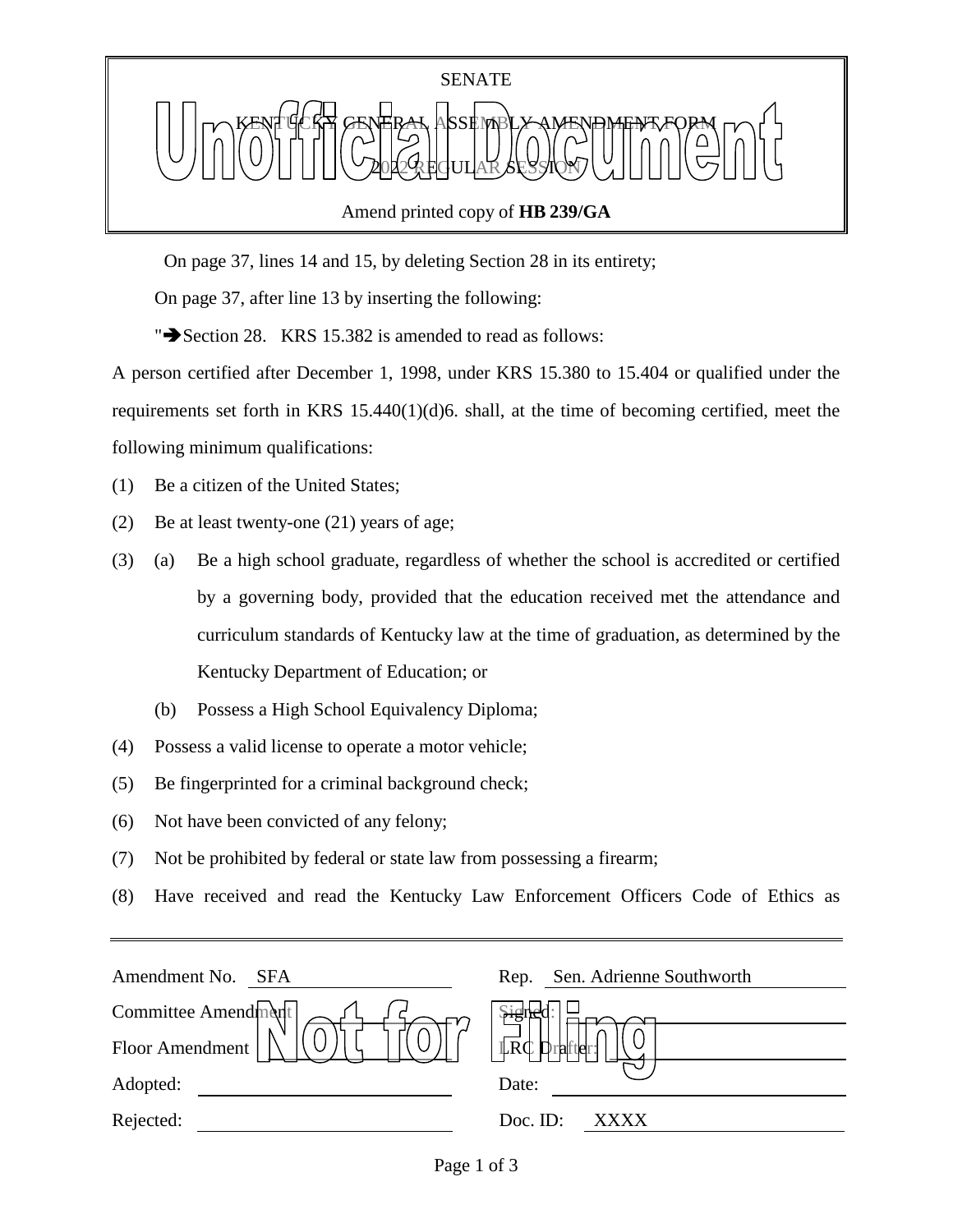

established by the council;

- (9) Have not received a dishonorable discharge, bad conduct discharge, or general discharge under other than honorable conditions, if having served in any branch of the Armed Forces of the United States;
- (10) Have passed a medical examination as defined by the council by administrative regulation and provided by a licensed physician, physician assistant, or advanced practice registered nurse to determine if he can perform peace officer duties as determined by a validated job task analysis. However, if the employing agency has its own validated job task analysis, the person shall pass the medical examination, appropriate to the agency's job task analysis, of the employing agency. All agencies shall certify passing medical examination results to the council, which shall accept them as complying with KRS 15.310 to 15.510*. This subsection shall not apply to constables applying for certification*;
- (11) Have passed a drug screening test administered or approved by the council by administrative regulation. A person shall be deemed to have passed a drug screening test if the results of the test are negative for the use of an illegal controlled substance or prescription drug abuse. Any agency that administers its own test that meets or exceeds this standard shall certify passing test results to the council, which shall accept them as complying with KRS 15.310 to 15.510;
- (12) Have undergone a background investigation established or approved by the council by administrative regulation to determine suitability for the position of a peace officer. If the employing agency has established its own background investigation that meets or exceeds the standards of the council, as set forth by administrative regulation, the agency shall conduct the background investigation and shall certify background investigation results to the council, which shall accept them as complying with KRS 15.310 to 15.510;